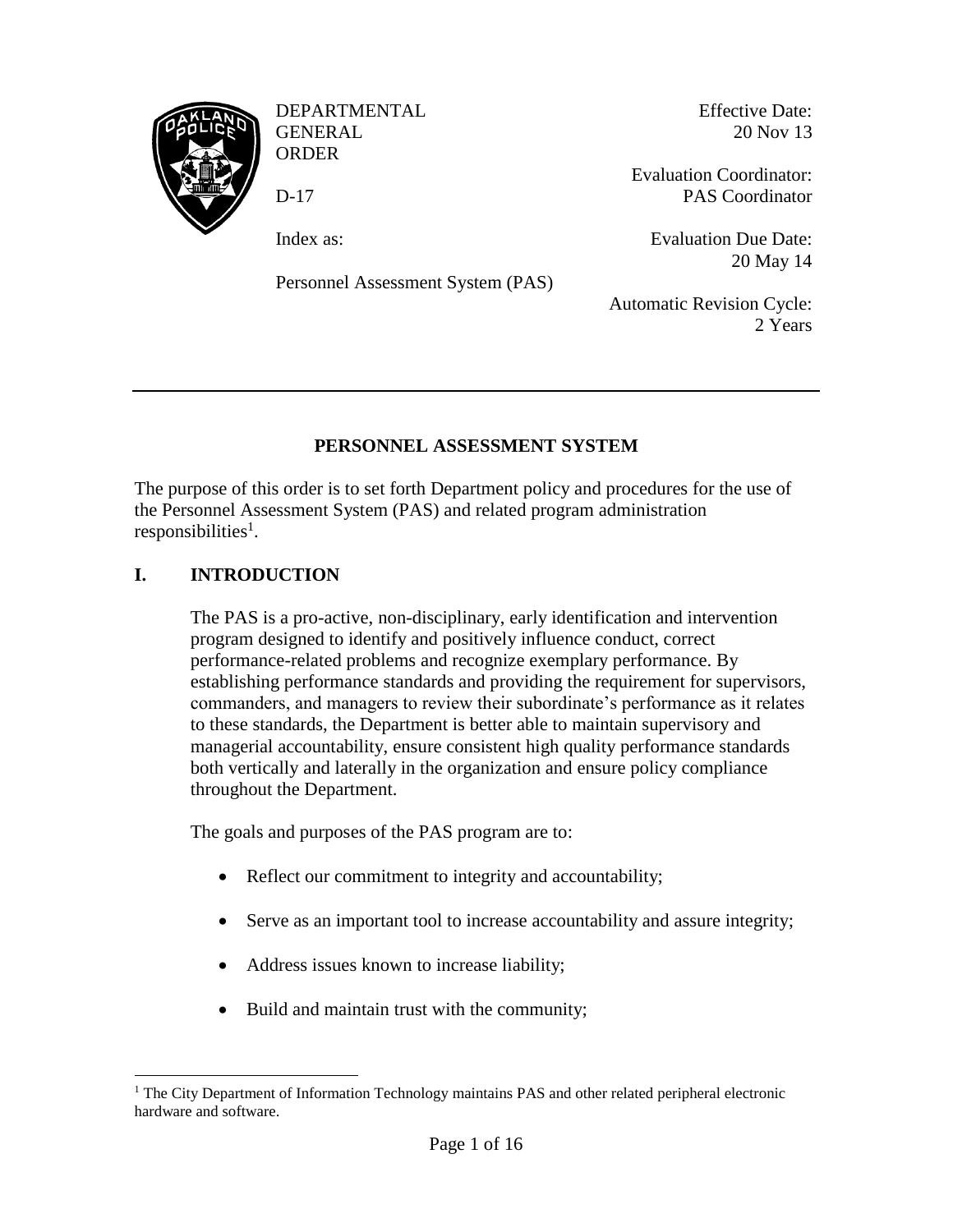- Reinforce and support supervisory and managerial accountability;
- Identify organizational failures and successes;
- Identify training needs and policy failures;
- Identify personnel that exhibit exemplary performance; and
- Identify personnel demonstrating at-risk behavior, to serve as a developmental tool and intervention strategy, and to assist affected members and employees.

### **II. POLICY**

- A. The Department has established the PAS Administration Unit (PAU) to monitor and manage the PAS.
- B. The Chief of Police shall designate a command officer/ manager to serve as the PAS Command Officer responsible for program management and oversight.
- C. Department personnel shall only access PAS information to the extent necessary for the performance of their duties.
- D. Supervisors, commanders, and managers shall regularly monitor the performance and behavior of individuals and groups of individuals under their supervision and/or command to identify and recognize individuals demonstrating exceptional performance and those individuals who demonstrate patterns of behavior that may indicate that the person or a group is engaging in at-risk behavior and/or substandard performance.
- E. PAS, PAS data, and reports are confidential and not public information. All information maintained in an individual's PAS file shall be considered confidential.
- F. The following personnel shall have unlimited (full) access to PAS:
	- 1. Chief of Police;
	- 2. Assistant Chief of Police;
	- 3. Deputy Chiefs;
	- 4. BFO Administrative Captain;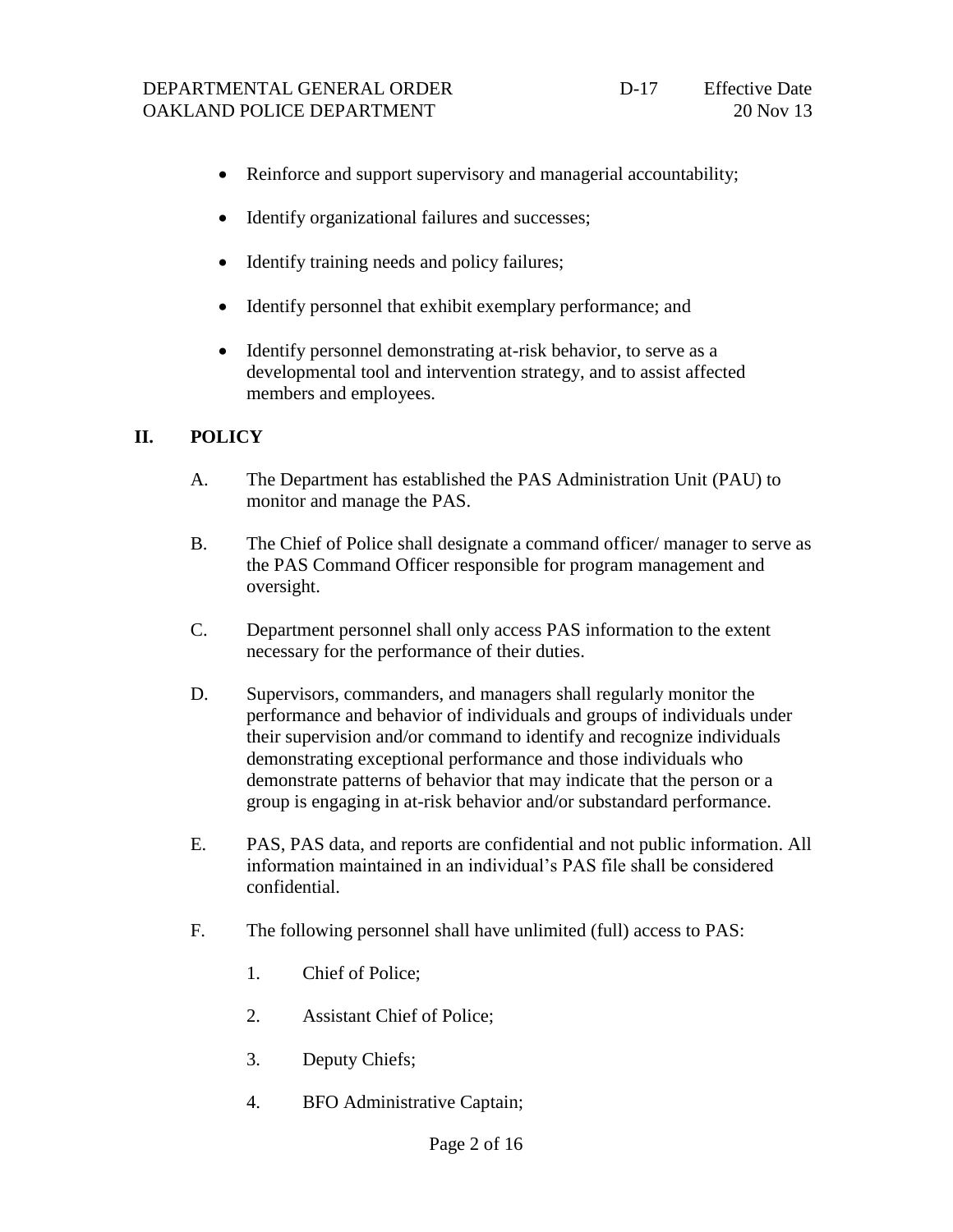- 5. Designated BFO Administrative personnel;
- 6. IAD Commanders;
- 7. Authorized IAD personnel;
- 8. Training Section Commander;
- 9. Management-Level Liaison;
- 10. PAS Activity Review Panel members;
- 11. Authorized personnel of the Office of Inspector General;
- 12. Personnel approved by the PAS Oversight Committee; and
- 13. Persons designated by the Chief of Police.
- G. Sergeants and Commanders shall have access to all sworn staff below their rank department-wide to the extent necessary for the performance of their duties. Unless additional access is granted, civilian supervisors and managers shall only have access to PAS files of those personnel subordinate to them.
- H. OPD personnel shall be afforded access to their own PAS file. Errors and the omission of information contained in a subordinate's PAS record shall be documented on a PAS Data Discrepancy Notification Form (TF-3287) and forwarded to the Custodian of Records of the PAS data for review and correction and the PAU.
- I. Supervisory Notes Files shall be maintained in accordance with DGO B-22, CENTRALIZED SUPERVISORY NOTES FILES.

#### **III. PAS DATA (PERFORMANCE DIMENSIONS)**

Performance dimensions categorize the types of activity in which members and employees engage on a regular basis.

- A. The activity recorded in each of the performance dimensions shall be made available for review and analysis by individuals, supervisors, managers, commanders, the PAU, and other authorized personnel in accordance with the provisions of Part II, F-H.
- B. PAS performance dimensions include, but are not limited to: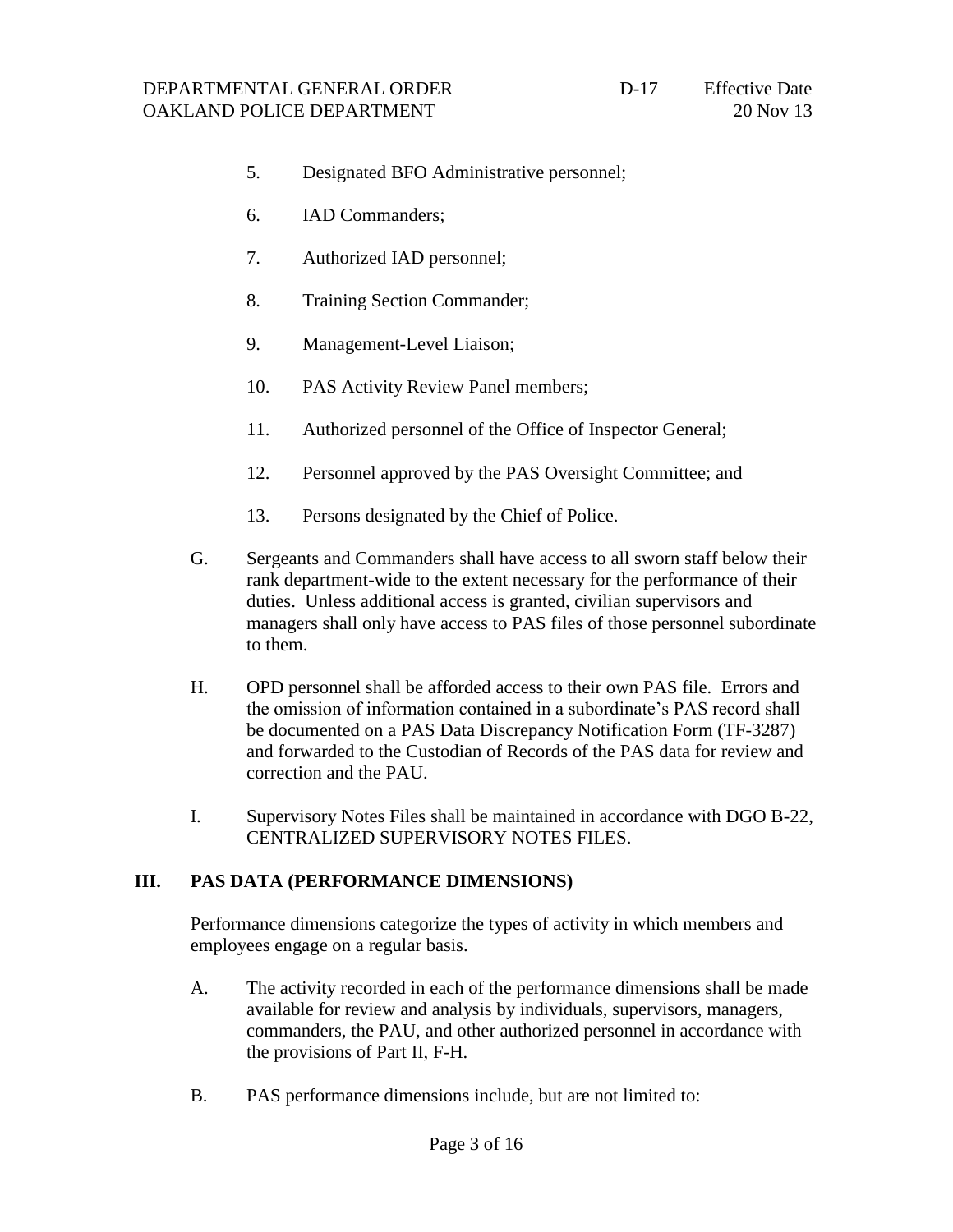- 1. Uses of force (all levels);
- 2. Issuance of OC canisters;
- 3. Police canine deployments where the canine is deployed in a search for or to apprehend a suspect(s). It does *not* include deployments for the purpose of locating bombs, narcotics, or missing persons.
- 4. All officer-involved firearm discharges defined as a Level 1-4 Use of Force in D.G.O. K-4.
- 5. All vehicle pursuits and preventable on-duty vehicle collisions;
- 6. All complaints whether made to the Department or the Citizen's Police Review Board (CPRB);
- 7. Civil suits and/or tort claims related to employment at the Oakland Police Department, or which contain allegations which rise to the level of a *Manual of Rules* (MOR) violation (See *MOR* Section 314.28);
- 8. Reports of a financial claim;
- 9. In-custody deaths and injuries;
- 10. The results of adjudications of all investigations related to items (1) through (9) above, and a record of the investigative finding(s), including actual discipline imposed or non-disciplinary action administered;
- 11. City, Departmental and professional commendations and awards (e.g., Exchange Club Officer of the Year, City of Oakland Employee of the Year, a Letter of Appreciation from a community member, etc.);
- 12. Criminal arrests and charges filed against members or employees;
- 13. Arrests made for threatening a peace officer, resisting or obstructing a peace officer, assault on a peace officer, or assault-with-a-deadlyweapon on a peace officer [Penal Code Sections 69, 148(a)(1),  $243(b)(c)$ , and  $245(c)(d)$ ];
- 14. Assignment history and rank history;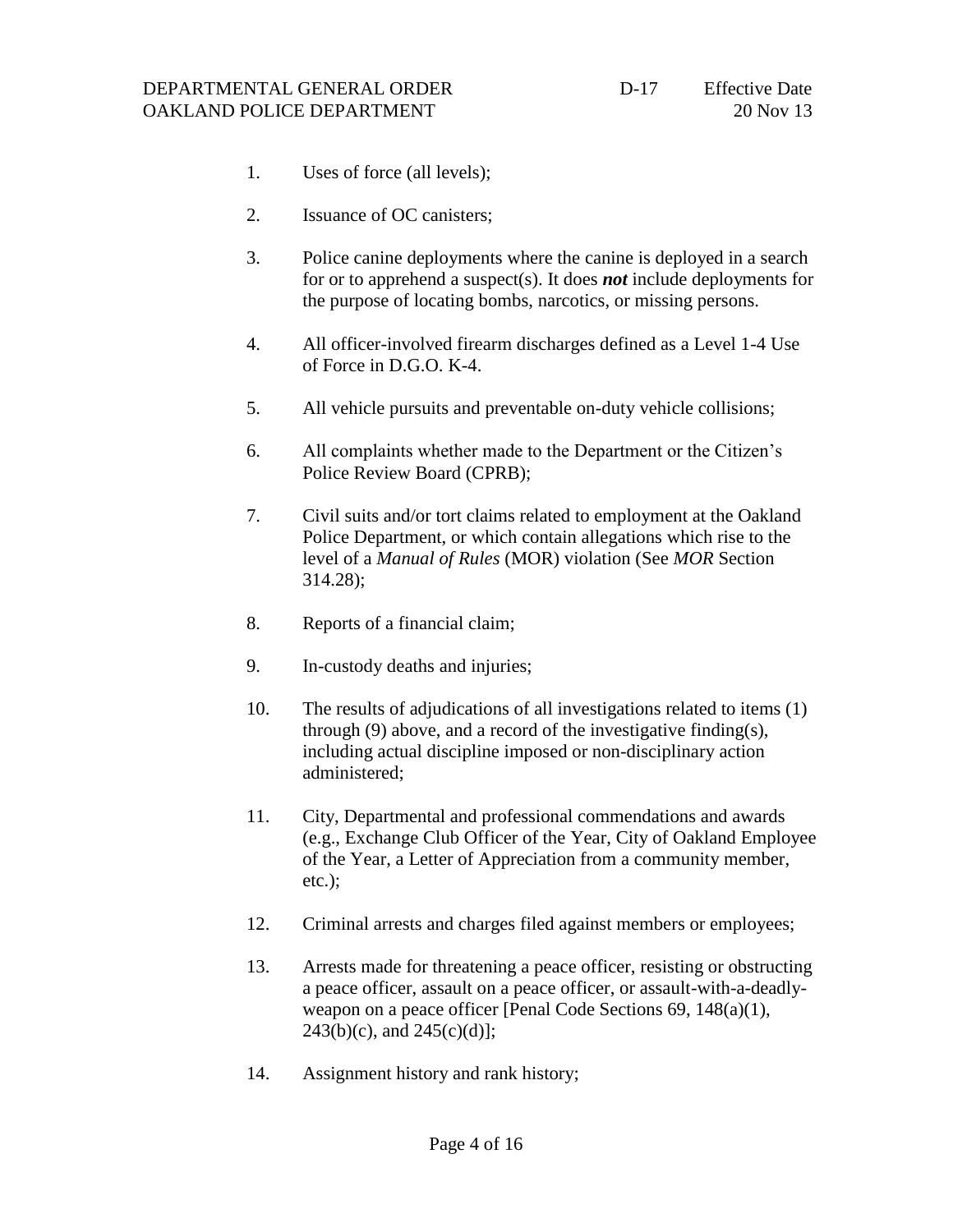- 15. Training history to include weapons qualification and FTO assignments;
- 16. On-duty injuries;
- 17. Sick leave usage;
- 18. Report Review Notices and Case Evaluation Reports;
- 19. Criminal cases dropped due to concerns with personnel veracity, improper searches, false arrest, or other reasons that may indicate performance deficiencies or at-risk behavior; and
- 20. Other supervisory observations (e.g., supervisor notes documenting exceptional performance, comments from community members, notes from coaching sessions, corrective non-disciplinary actions taken for substandard performance, etc.).
- C. Use of PAS Data

A member or employee's PAS file is an electronic file in which the individual's activity is accessible through a secure universal system.

Supervisors, commanders, managers, and other authorized personnel shall take into account relevant and appropriate PAS information when reviewing and considering any of the following personnel actions to include, but not limited to:

- 1. Conducting PAS Activity Reviews;
- 2. Commendation or award recommendation;
- <span id="page-4-0"></span>3. Promotions<sup>2</sup>;
- 4. Transfers<sup>[2;](#page-4-0)</sup>

 $\overline{a}$ 

- 5. Special assignments;
- 6. Semi-Annual Supervisor Performance Reviews<sup>[2](#page-4-0)</sup> (Pursuant to DGO B-6, PERFORMANCE APPRAISAL); and

<sup>&</sup>lt;sup>2</sup> Only "Sustained" and "Not-Sustained" complaints may be taken in to consideration for promotions, transfers and performance appraisals.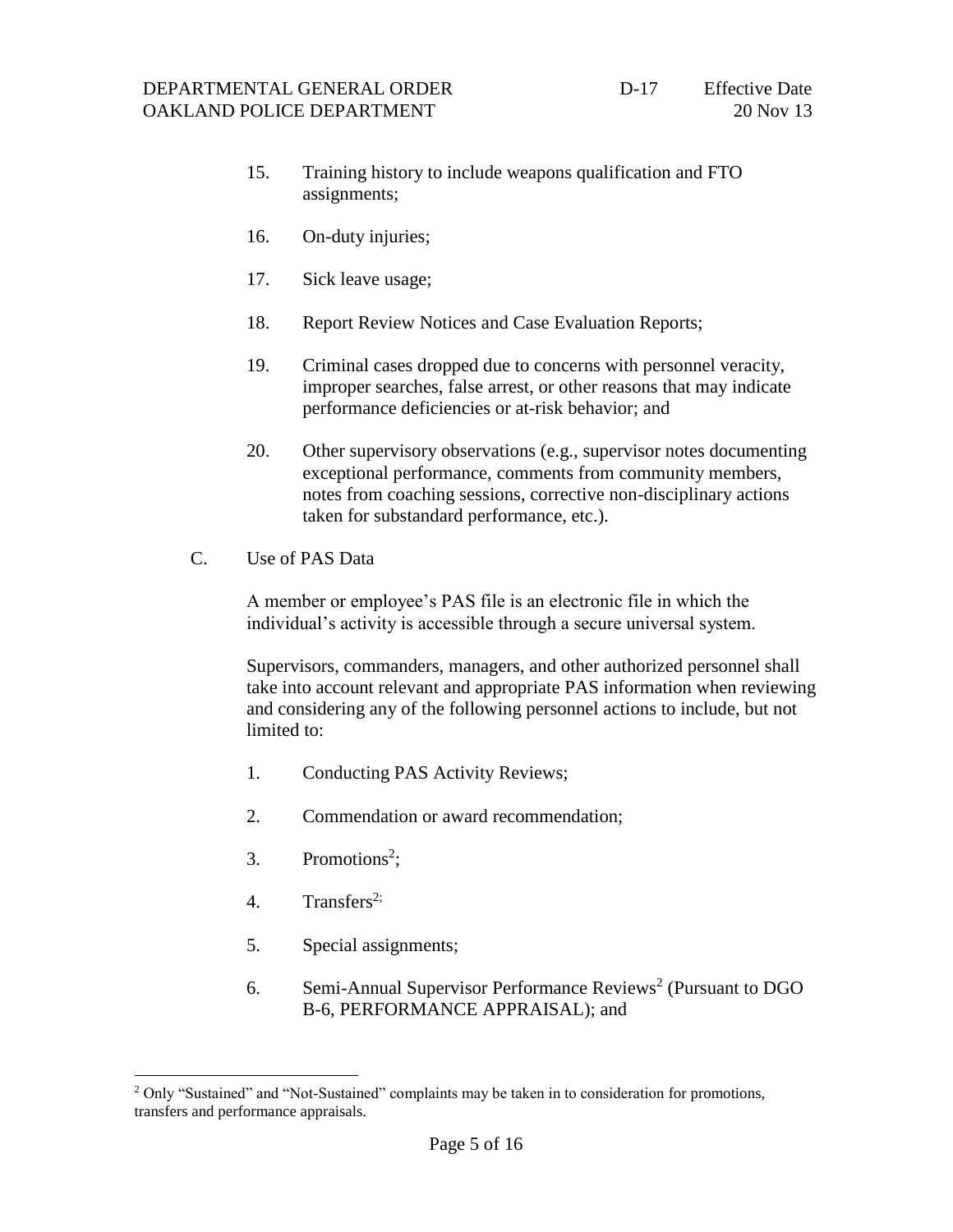7. Annual and Probationary Performance Appraisals<sup>[2](#page-4-0)</sup> (Pursuant to DGO B-6).

### **IV. PEER GROUPS**

Peer groups have been established in PAS for the purpose of making peer group comparisons for threshold reporting. The specific units and personnel to be included in each peer group are determined and/or revised by the PAU. The PAS Coordinator shall maintain a separate record of the constituent units for each peer group, including separate groupings for members and employees, in the PAU's files.

### **V. PAS ACTIVITY REVIEW AND REPORT**

The PAS Activity Review and Report is a comprehensive documentation of the assessment of an individual's PAS file with the intent of identifying exemplary performance, patterns of at-risk behavior, or substandard performance.

Whenever the PAU determines an individual has met a threshold, the PAU shall:

- A. Review all performance dimensions in the member or employee's PAS file and prepare a PAS Activity Review and Report within 30 calendar days of first being notified or discovering the threshold was met.
- B. Prepare the PAS Activity Review and Report (TF-3275) to include the following:
	- 1. Identify which threshold was met;
	- 2. Review and analyze all applicable PAS dimensions;
	- 3. Review the member or employee's relevant performance history for the previous 18 months;
	- 4. Document whether or not a pattern of exceptional performance, at-risk behavior, or performance deficiency exists or has been demonstrated;
	- 5. Recommend one of the following dispositions:
		- a. No action;
		- b. Recognition for commendation or award;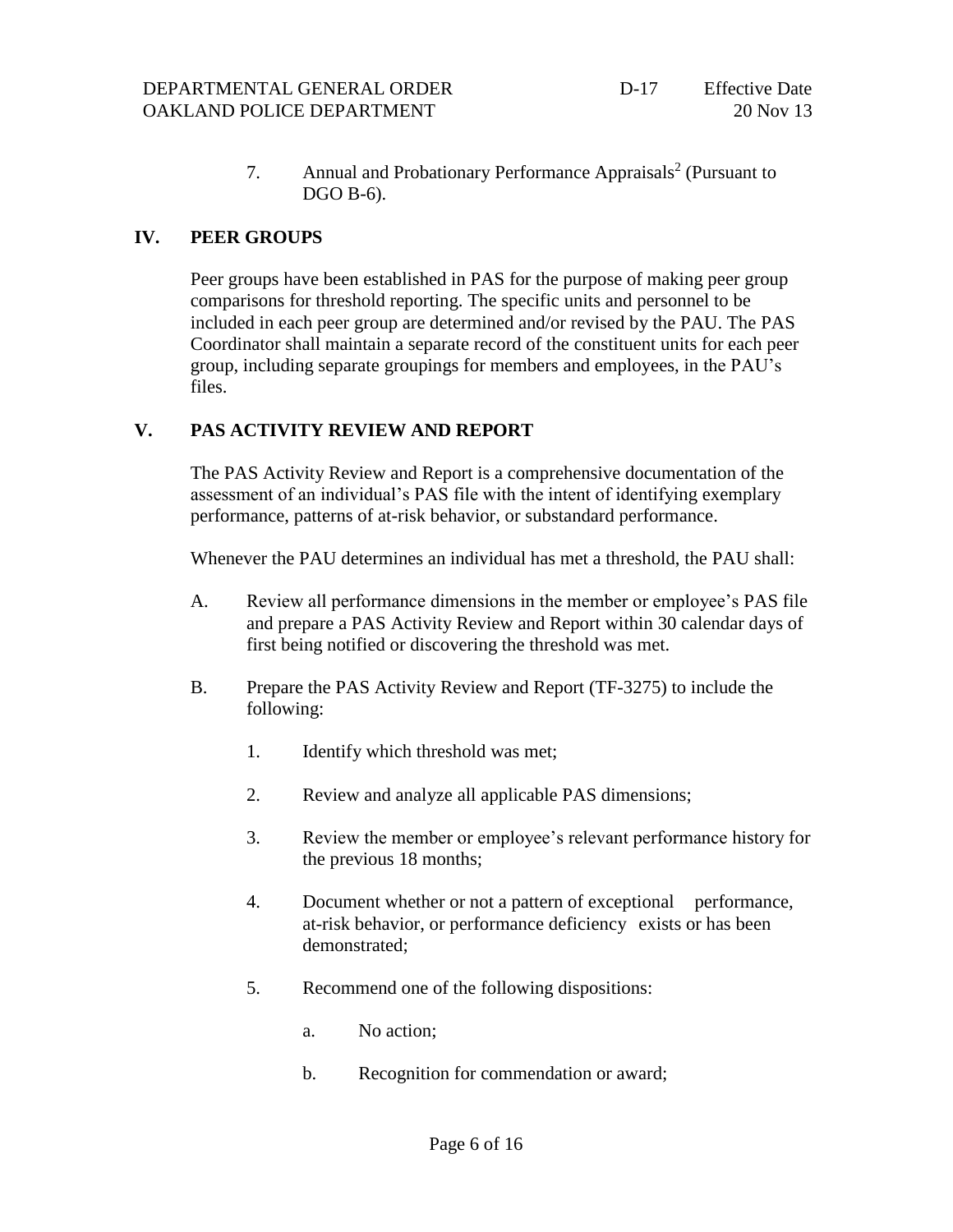#### DEPARTMENTAL GENERAL ORDER OAKLAND POLICE DEPARTMENT

- c. Supervisory monitoring; or
- d. Intervention (identify specific strategy).
- 6. Explain the reason(s) for the recommendation.
- 7. Document, in the PAS Activity Review and Report, an assessment of whether there are supervisory issues and how/whether the supervisor acted to identify and address patterns of misconduct, performance deficiencies, improper behavior or exemplary performance as it relates to all PAS performance dimensions.
- 8. Submit the report to the PAS Coordinator for review and validation.
- 9. The PAS Coordinator will submit the report for recommendations of supervisory monitoring or intervention to the member or employee's chain of command for review and comments.
- 10. Submit the report and any comments received from the chain of command to the PAS Activity Review Panel for review of the recommendation.
- 11. The PAS Activity Review Panel shall conduct a detailed review and analysis of the data contained in the PAS Activity Review and Report. If, after the review, the PAS Activity Review Panel determines the identified individual:
	- a. Should be recognized for exceptional performance; or
	- b. May be engaged in at-risk behavior or substandard performance

The PAS Activity Review Panel shall determine and refer the individual identified for recognition, PAS intervention or PAS monitoring with minimum strategies recommended, if applicable.

- 12. Forward the original report to the PAS Coordinator to be archived.
- 13. Send a complete copy of the PAS Activity Review and Report, through the chain of command, to the individual's supervisor.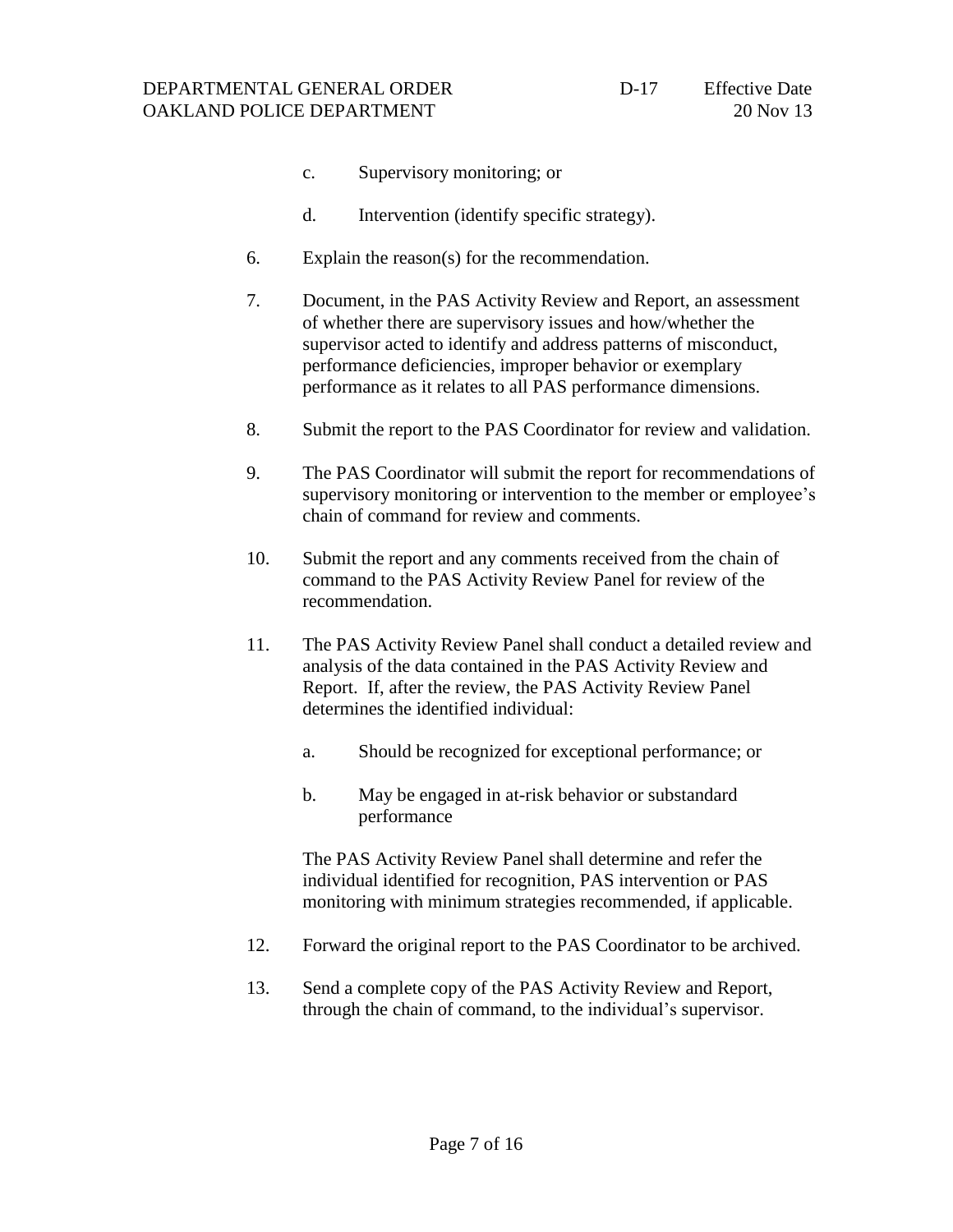#### **VI. DISPOSITION RECOMMENDATIONS**

A. No Action

When the PAS Activity Review and Report reflects no at-risk or exceptional behavior, a recommendation for "No Action" shall be documented in the report. No additional monitoring is required.

B. Recognition for a Commendation or Award

An individual identified as exhibiting exceptional performance may be recognized for a commendation or award in accordance with DGO B-1. If a disposition for Recognition is recommended, the accountable supervisor, commander, or manager shall discuss the recommendation with the subject personnel.

The discussion shall be documented in the Supervisory Notes File.

- C. Supervisory Monitoring
	- 1. The first-level commander or manager of the individual identified for supervisory monitoring shall direct the involved member or employee to attend a mandatory PAS Disposition Meeting if supervisory monitoring is recommended.
	- 2. Any supervisor/commander/manager with a subordinate recommended for Supervisory Monitoring shall:
		- a. Develop a supervisory monitoring strategy
		- b. Conduct a PAS Disposition Meeting, as specified in Section VIII, to provide the affected individual with strategies, goals and expectations, and/or directions to address the issue(s) of concern. The meeting shall discuss the appropriate supervisory monitoring strategy;
		- c. Provide mentoring;
		- d. Observe performance for a minimum of six (6) months; and
		- e. Conduct three (3) documented (TF-3275a), mandatory follow-up meetings with the individual's immediate supervisor.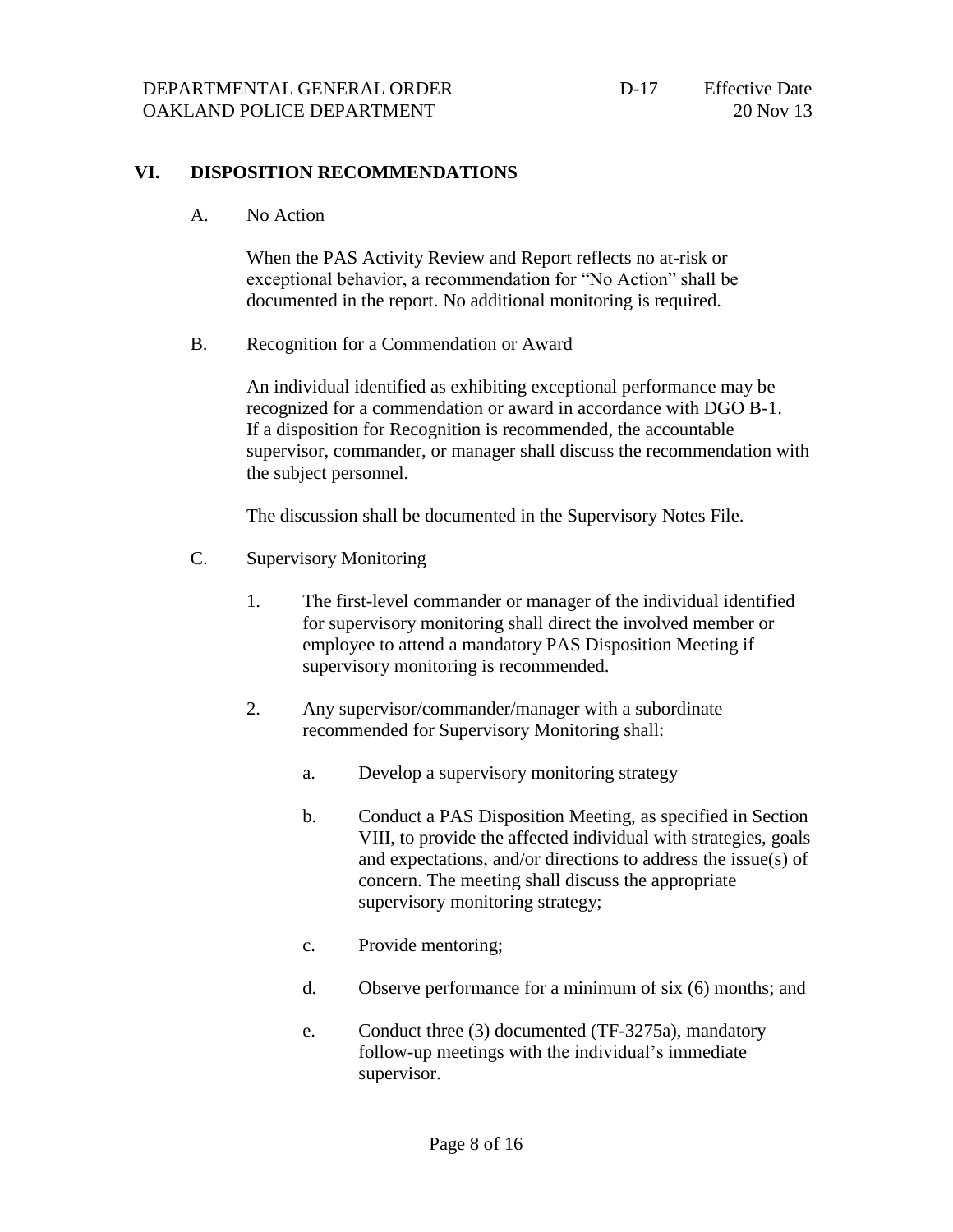- 1) The first within fourteen (14) calendar days after one (1) month of monitoring;
- 2) The second within fourteen (14) calendar days after three (3) months of monitoring; and
- 3) The third within fourteen (14) calendar days after six (6) months of monitoring.
- f. When informed by the PAU of new activity, develop and implement additional strategies to address the new activity by an individual while he/she is on Supervisory Monitoring.
- 3. The primary responsibility for the administration of any nondisciplinary PAS monitoring shall rest with the individual's immediate supervisor.
- D. Intervention
	- 1. Any supervisor/commander/manager with a subordinate recommended for Intervention shall follow the same steps as Section C, except the individual's supervisor, in conjunction with their chain of command, shall:
		- a. Develop a formal supervisory intervention strategy and document the strategy on the PAS Intervention Strategy Confirmation Report (TF-3275b); and
		- b. Submit the report, through the chain of command to the PAU.
	- 2. The PAS Activity Review Panel will review and approve the submitted intervention strategy. The PAS Activity Review Panel may add, remove or adjust a strategy as necessary and shall notify the individual's supervisor, in writing, of any changes.
	- 3. The primary responsibility for the administration of any nondisciplinary PAS intervention shall rest with the individual's immediate supervisor.

### **VII. INTERVENTION STRATEGIES**

A. Intervention strategies may include but are not limited to: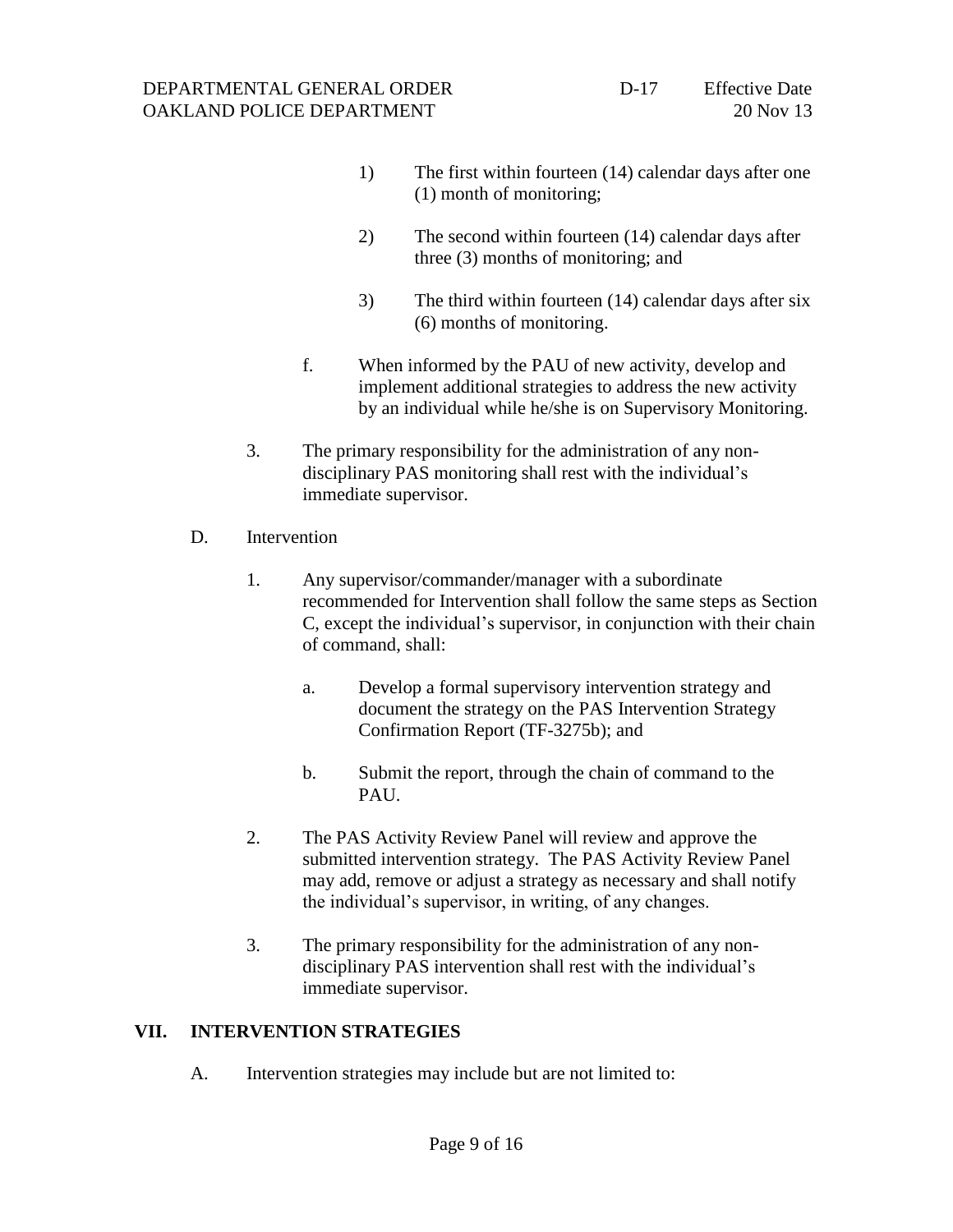- 1. Mentoring;
- 2. Additional training (individual or Departmental) specifically tailored to the performance requiring intervention;
- 3. Peer counseling;
- 4. Chaplain referral (voluntary only);
- 5. Referral to a professional counselor;
- 6. Referral to the Employee Assistance Program (EAP);
- 7. Administrative reassignment to other duties;
- 8. Administrative transfer (temporary);
- 9. Referral for Fitness for Duty evaluation (for physical or psychological performance related issues that cannot be addressed by existing Departmental resources);
- 10. Substance abuse rehabilitation;
- 11. Require the use of a recording device;
- 12. Customer service surveys;
- 13. Attendance management;
- 14. Consultation with the District Attorney's Office to review courtroom testimony techniques;
- 15. Performance Deficiency Notice (PDN).
- B. Since PAS is a non-disciplinary process, intervention may be applied in any circumstance for which it is warranted. The objective of PAS is to either recognize exemplary performance or improve substandard performance in any of the measured performance dimensions.
- C. With the exception of a voluntary chaplain referral, participation in and/or completion of the specified strategy by the referred individual is mandatory.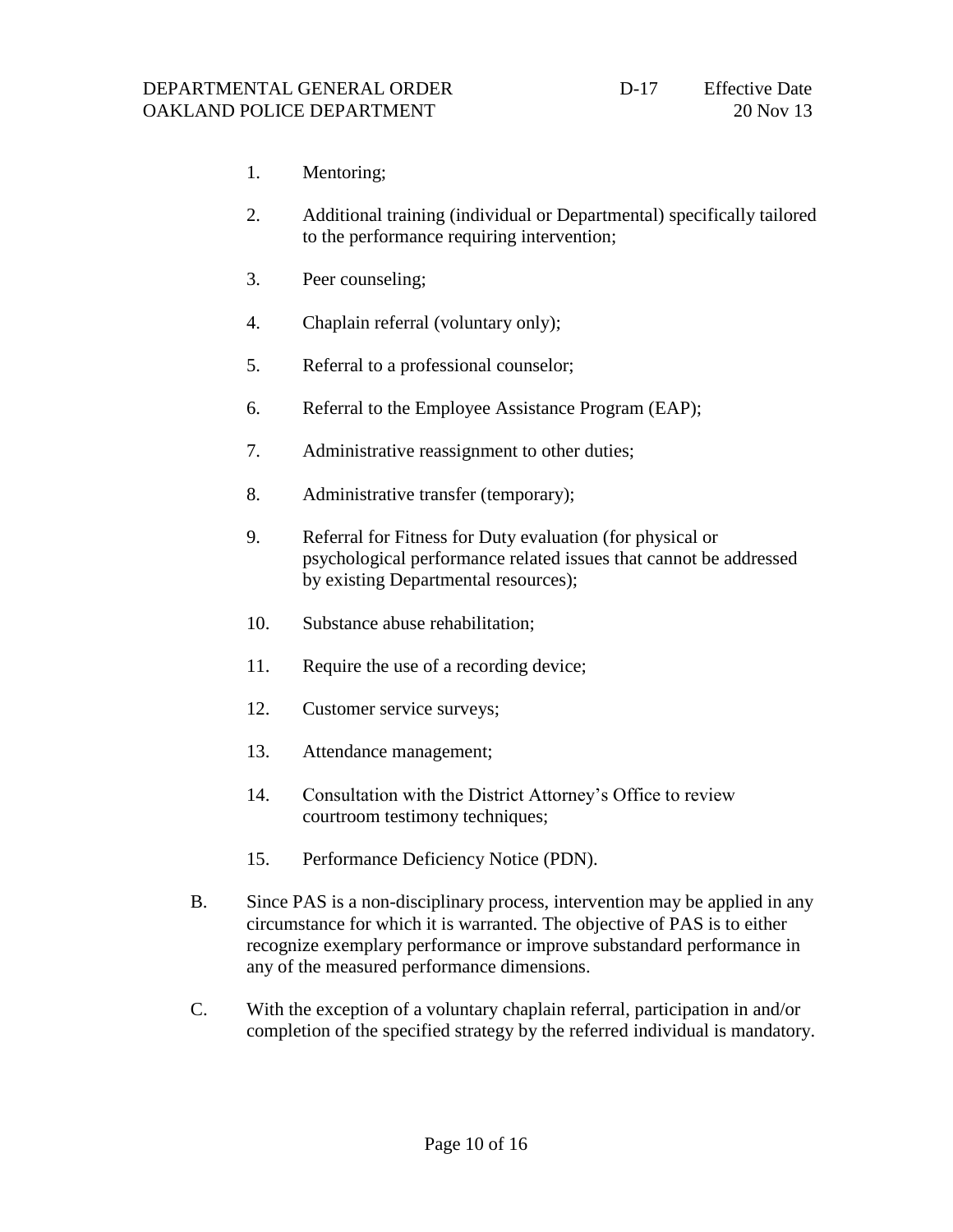- D. Personnel Transfers
	- 1. Personnel who have been identified by the PAS Threshold Report and recommended and approved for intervention may still be eligible for transfer to another unit or duty assignment as specified in the Department's transfer policy.
	- 2. The supervisor of a transferring member or employee, on supervisory monitoring or intervention, shall provide the new supervisor with all PAS documentation and supporting material.

#### **VIII. PAS DISPOSITION MEETINGS**

An individual who is identified as requiring supervisory monitoring or intervention shall attend a PAS Disposition Meeting with his/her immediate supervisor and firstlevel commander/manager.

- A. First-Level Commander
	- 1. The individual's first-level commander/manager shall schedule a PAS Disposition Meeting to be held immediately following the determination to implement supervisory monitoring or intervention strategies and never later than within fourteen (14) calendar days following approval by the Assistant Chief of Police, Deputy Chief, or Deputy Director
	- 2. Ensure a strategy is developed and followed to address any identified pattern of at-risk behavior or substandard performance. Formal strategies are established by the PAS Review Panel for personnel in intervention. The chain of command shall establish formal strategies for personnel on supervisory monitoring.
- B. The purpose of the PAS Disposition Meeting is to discuss the following issues with the involved personnel:
	- 1. An identified pattern of at-risk behavior or substandard performance;
	- 2. The implementation of intervention or monitoring strategies.
- C. The PAS Disposition Meeting shall include a discussion of the following:
	- 1. A review of the contents of the PAS Activity Review and Report;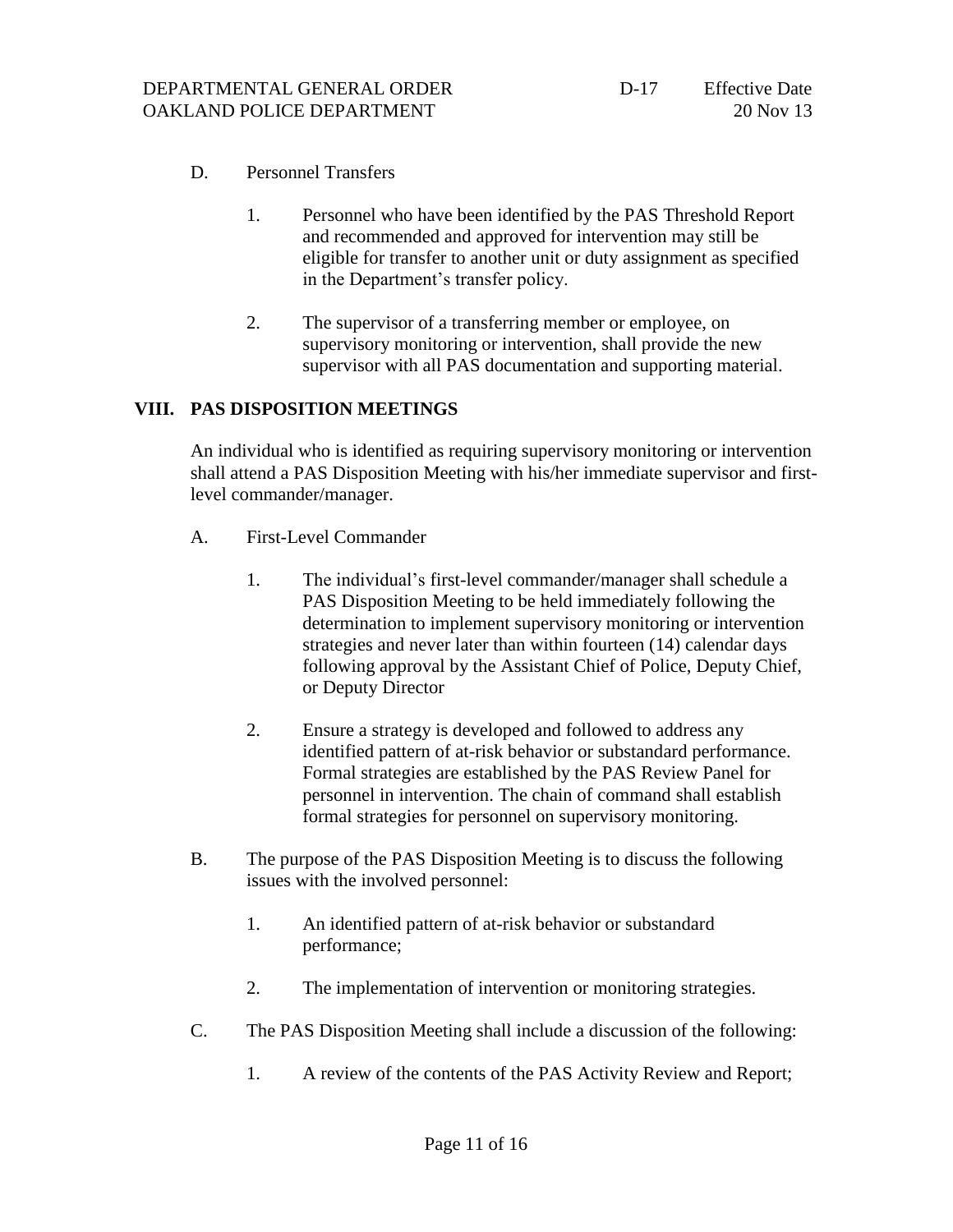- 2. The individual's relevant performance and personnel history;
- 3. A recommendation for non-disciplinary strategies;
- 4. Establish a timeline for strategies and follow-up meetings;
- 5. The start date for Supervisory Monitoring shall commence immediately following the PAS Disposition Meeting; and
- 6. A start date for intervention shall commence as soon as practical following the approval of the Assistant Chief of Police, Deputy Chief, or Deputy Director.
- D. For supervisory intervention only, the immediate supervisor shall be responsible for documenting the commencement and completion of each strategy on a PAS Strategy Confirmation Report (F-3275b) within ten (10) days of the start of each individual strategy. (Supervisory monitoring plans are documented as specified in Section G.)
- E. This documentation shall be forwarded through the chain-of-command to the Assistant Chief of Police, Deputy Chief, or Deputy Director and the PAU.
- F. After the individual is dismissed from the PAS Disposition Meeting, the commander/manager and the individual's immediate supervisor shall discuss the situation and the individual's response.
- G. The PAS Disposition Meeting shall be documented by the immediate supervisor in the PAS Disposition/Follow-up Meeting Report (TF-3275a) to include:
	- 1. Date/time/location of meeting;
	- 2. Attendees;
	- 3. Summary of the PAS Disposition Meeting; and
	- 4. Plan for implementation of supervisory monitoring or intervention strategies, and timelines.
	- 5. Response of the employee.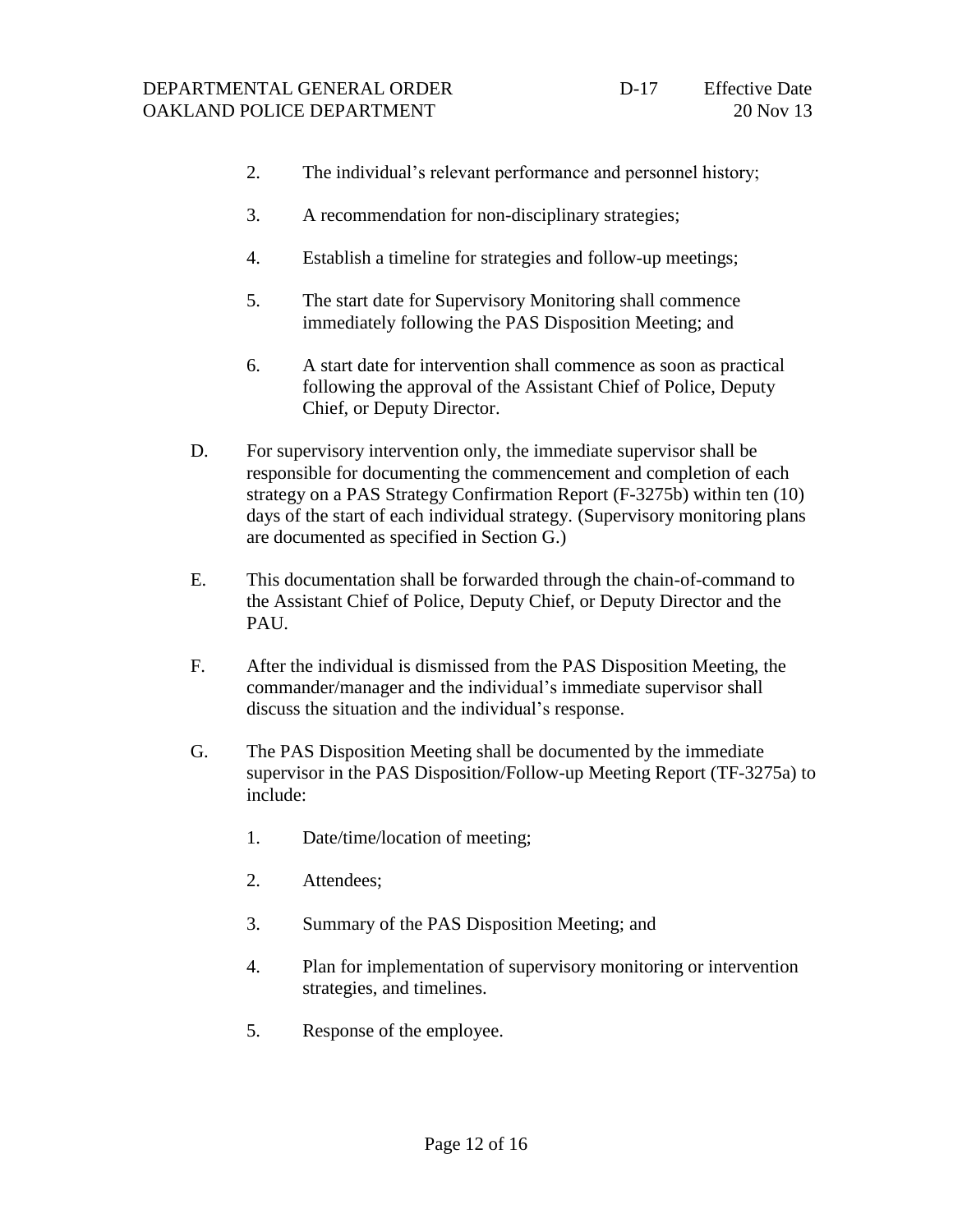- H. Forward the completed PAS Disposition/Follow-up Meeting Report through the chain-of-command, up to the Assistant Chief of Police, Deputy Chief, or Deputy Director within ten (10) calendar days for review and signature.
- I. The Assistant Chief of Police, Deputy Chief, or Deputy Director shall review, endorse, and forward the PAS Disposition/Follow-up Meeting Report within ten (10) calendar days of receipt to the PAU.
- J. The signed original shall be archived by the PAS Coordinator.

# **IX. FOLLOW-UP MEETINGS**

- A. Personnel who meet the PAS supervisory monitoring or intervention criteria for at-risk or substandard performance shall be monitored by their supervisor and unit commander/manager for:
	- 1. A minimum of 6 months.
	- 2. Personnel under supervisory monitoring or intervention may also be extended upon the recommendation of the accountable chain-of– command, or the PAS Activity Review Panel.
- B. Dispositions of No Action or Recognition for exceptional performance do not require follow-up meetings.
- C. The immediate supervisor shall ensure all PAS related actions, strategies implemented, topics and issues discussed as a result of a PAS Activity Review and Report, are documented in minutes to be included in the PAS Disposition/Follow-up Meeting Report.
- D. The immediate supervisor shall document and forward the strategy (ies), along with commencement and completion of each strategy on a PAS Strategy Confirmation Report within ten (10) days of the start of each individual strategy through the chain-of-command to the Assistant Chief of Police, appropriate Deputy Chief or Deputy Director.
- E. The Assistant Chief of Police, Deputy Chief, or Deputy Director shall review, endorse, and forward the PAS Strategy Confirmation Report within ten (10) calendar days of receipt to the PAU.
- F. The first-level commander/manager shall ensure that a follow-up meeting is documented and the minutes forwarded to the appropriate Deputy Chief/ Deputy Director and the PAU within ten (10) calendar days of any followup meeting.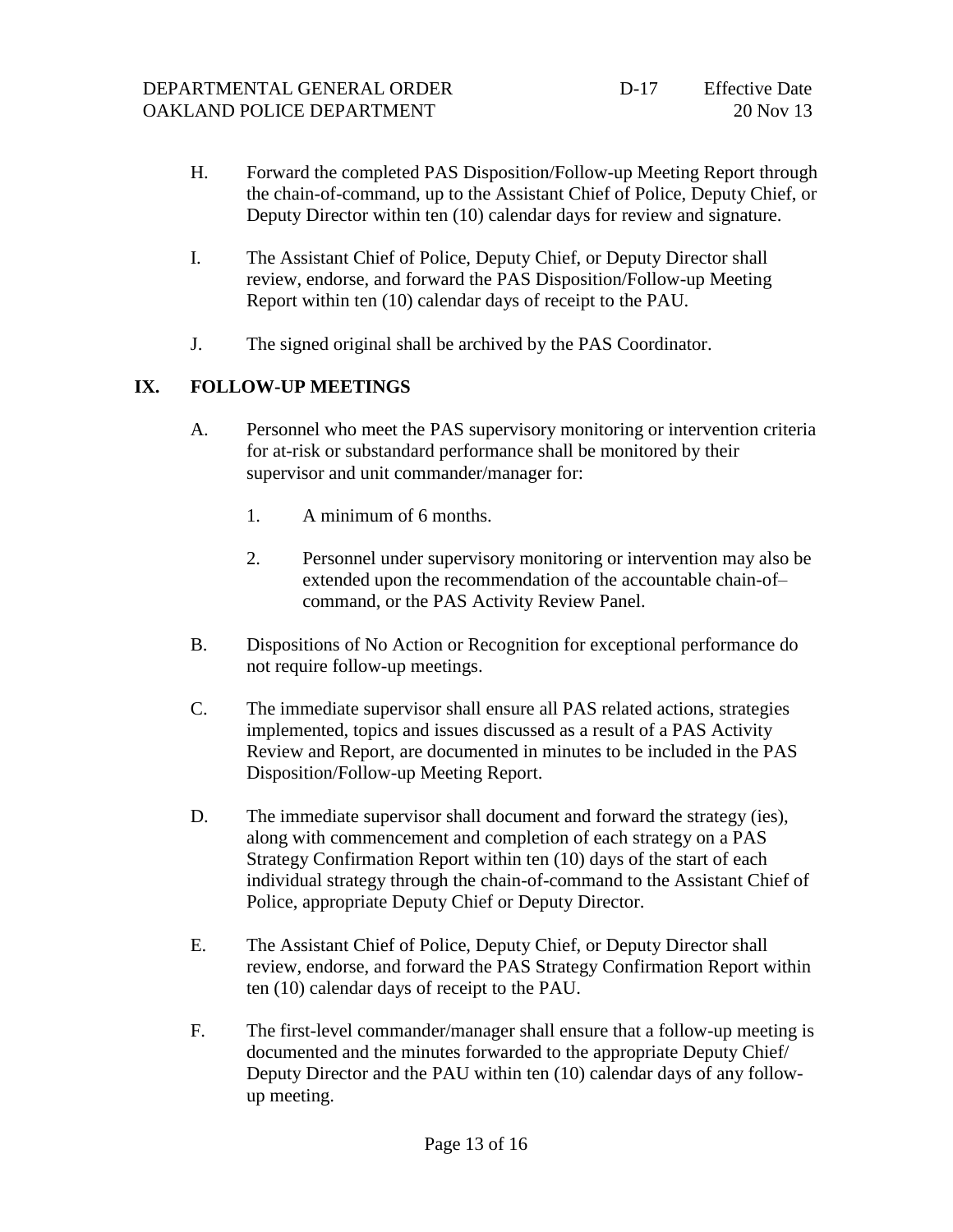- G. If it has been determined a strategy has not been effective or did not result in the desired outcome, the supervisor and commander/manager shall confer with the PAU to develop alternative strategies.
- H. When additional time beyond six months is needed to implement strategies, PAS intervention or supervisory monitoring may be extended in three (3) month increments at the discretion of the individual's Assistant Chief of Police, Deputy Chief, or Deputy Director or the PAU. The commander/manager shall advise the individual and forward a memorandum, noting the extension, to the PAU.
- I. When PAS intervention or supervisory monitoring is extended beyond the six month review period, additional review meetings involving the individual, the immediate supervisor, and commander/manager shall take place no less frequently than every three (3) months.

### **X. PAS COMMAND REVIEW MEETINGS**

Division Commanders/Area Captains/Division Managers shall:

- A. Conduct a quarterly PAS Command Review Meeting with their subordinate commanders/managers and supervisory staff to share and assess information about the state of unit and identify potential or actual problems with the unit.
- B. Ensure minutes of the meetings are documented on a PAS Command Review Meeting Report (TF-3279) and forwarded and signed through the chain-of command to the Assistant Chief of Police, Deputy Chief, or Deputy Director. The signed original shall be forwarded to the PAU and retained for a minimum of five (5) years.
- C. Meet at least annually with his/her Assistant Chief of Police, Deputy Chief, or Deputy Director to discuss the state of their commands and any exceptional performance, potential or actual performance problems or other potential patterns of at-risk behavior within the unit. Division Captains/Area Captains and Division Managers shall be responsible for developing and documenting plans to ensure the managerial and supervisory accountability of their units, and for addressing any real or potential problems that may be apparent. The annual meeting may be held concurrently with the  $4<sup>th</sup>$  quarter meeting.
- D. Ensure all PAS related actions, to include those taken as the result of a PAS Activity Review, be documented no less than ten (10) days after the action requiring documentation.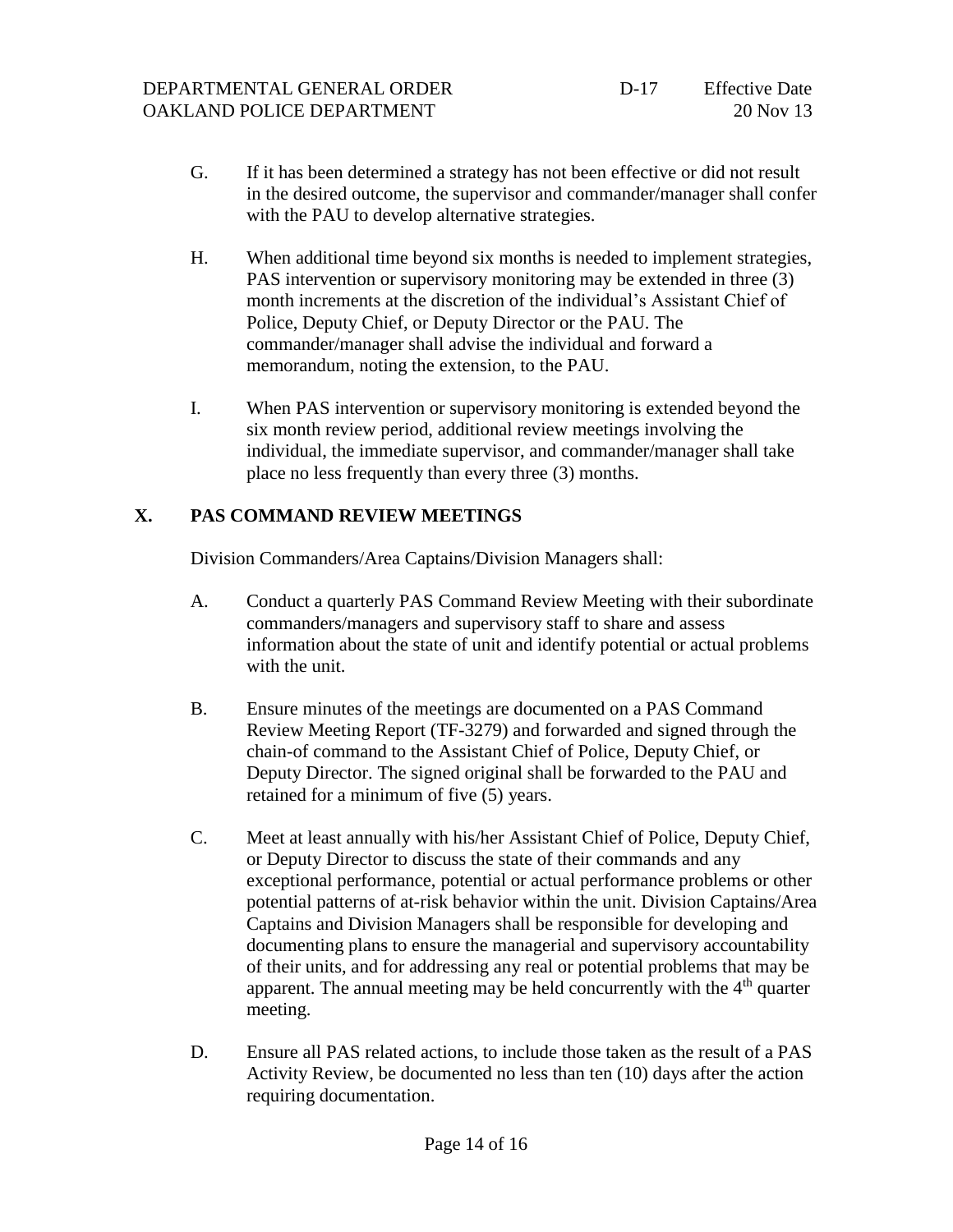### **XI. CUSTODIAN OF RECORDS**

A Custodian of Record is an individual responsible for the accuracy and completeness of data maintained in their respective databases used to populate PAS.

- A. Responsibilities of the Custodians of Records shall include:
	- 1. Conducting an assessment of their respective database(s) and operating procedures to ensure the accuracy and completeness of data to ensure:
		- a. Data is entered correctly and in a timely manner;
		- b. Source documents are accurate and complete upon receipt;
		- c. Assess and resolve issues that affect data integrity.
	- 2. Identifying discrepancies and taking corrective action within 10 business days, when practical. After 10 days, unresolved discrepancies shall be reported in writing through the chain of command and a copy to the PAS Coordinator.
	- 3. Responding to all PAS data discrepancy notifications within 15 calendar days of receipt:
		- a. Review and make corrections, as necessary;
		- b. Document the findings and action taken; and
		- c. Forward to the requesting supervisor or member/ employee and the PAS Coordinator.
	- 4. Preparing a PAS Custodian of Record Weekly Report TF-3344 in accordance with the instruction on the form.
	- 5. Notifying the PAU of **any** changes to existing databases that maintain PAS data prior to modification or implementation such as:
		- a. Any change of database server location. The City Department of Information Technology shall also be notified;
		- b. Deletion or addition of a field;